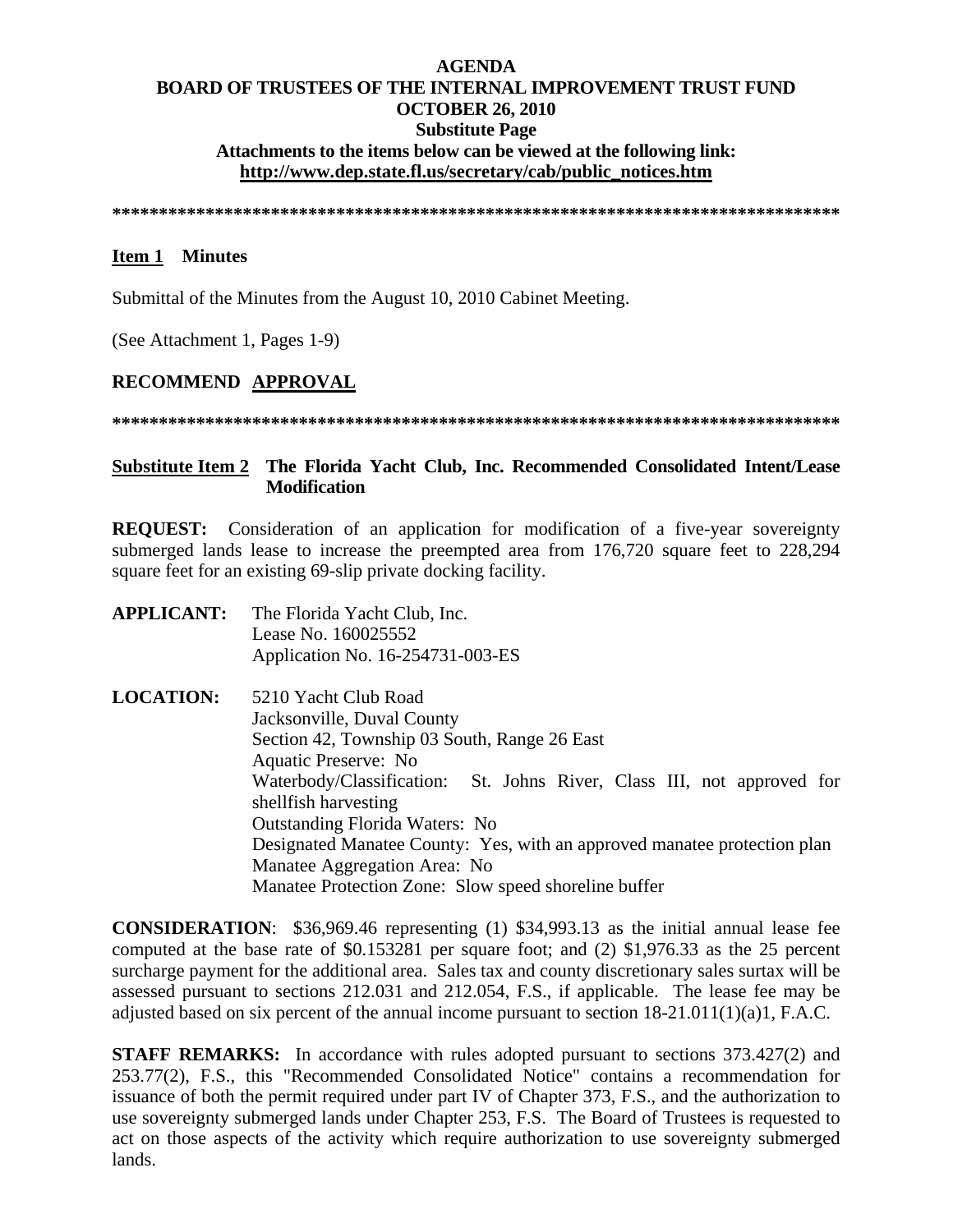**Board of Trustees Agenda - October 26, 2010 Substitute Page Two** 

**\*\*\*\*\*\*\*\*\*\*\*\*\*\*\*\*\*\*\*\*\*\*\*\*\*\*\*\*\*\*\*\*\*\*\*\*\*\*\*\*\*\*\*\*\*\*\*\*\*\*\*\*\*\*\*\*\*\*\*\*\*\*\*\*\*\*\*\*\*\*\*\*\*\*\*\*\*\*** 

## **Substitute Item 2, cont.**

#### **Project Detail**

The applicant is proposing to expand the preempted area of an existing 69-slip private docking facility by increasing the preempted area by 51,574 square feet for a total of 228,294 square feet for the addition of a floating concrete wave attenuator approximately 30 feet waterward of an existing perimeter dock. No additional slips are proposed at the docking facility.

### **Background**

The Florida Yacht Club is an existing membership club that promotes boating, regattas, social, and entertainment activities. The applicant's club was established in 1876 with the current club location on the St. Johns River being established in the late 1920s. The applicant's property is located on the southeastern tip of an upland peninsula, which is otherwise a residential neighborhood. Since the late 1920s, the applicant has constructed various docking facilities off of the peninsula to provide mooring for club member vessels and sailing fleets to promote sailing and boating recreation and education. The docking facilities have been periodically redesigned to address adverse weather conditions as a result of the existing area's geography. The conditions which primarily need to be accounted for are wind and waves generated over a 3.5 to 4 mile river fetch to the southeast, east, and south. The current dock design does not include any type of break water or wave attenuator.

On August 29, 1972, the Board of Trustees approved a marina license (No. 16-30-0027) containing 164,615 square feet to Florida Yacht Club of Jacksonville for the expansion and reconstruction of a marina facility. On February 20, 1986, the facility was registered as a grandfathered structure (GSR No. 160042).

On December 5, 2006, the Board of Trustees approved a five-year sovereignty submerged lands lease containing 176,720 square feet for the existing private marina to be used in conjunction with the upland private yacht club.

#### **Project Description**

The project is for the construction of 750 linear feet of floating concrete wave attenuator located 30 feet waterward of the existing private docking facility. The floating sections will be anchored to the river bottom by using anchor blocks and chain attachments.

The docking facility is used for the mooring of recreational vessels in conjunction with the upland private yacht club. The docking facility currently accommodates recreational vessels up to 70 feet in length with drafts of 5 feet.

# **Noticing**

The project was noticed pursuant to section 18-21.004(1)(m), F.A.C. Five property owners were specifically noticed and no objections were received.

## **Permit Summary**

DEP's environmental resource permit does not address sewage pumpout facilities, fueling facilities, or liveaboards in the expansion area, as these activities will not be conducted on the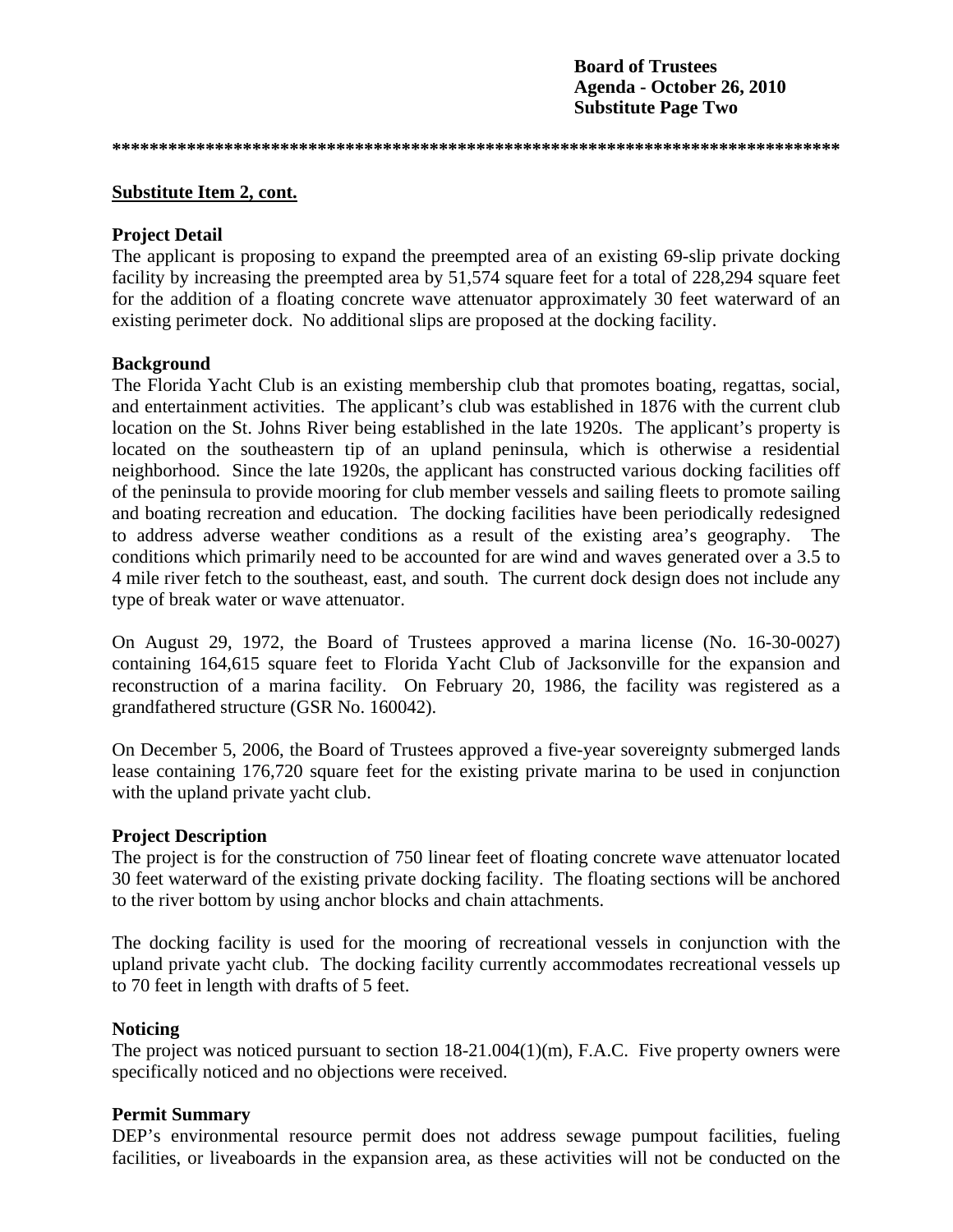**Board of Trustees** Agenda - October 26, 2010 2<sup>nd</sup> Substitute Page Three

#### Substitute Item 2, cont.

proposed wave attenuator. Fueling facilities and liveaboards are not authorized in the existing lease and will not be authorized in the proposed lease modification. Sewage pumpout facilities are authorized in the existing lease and will continue to be authorized in the proposed lease modification.

#### **Commenting Agency**

The recommendation of Florida Fish and Wildlife Conservation Commission (FWC) regarding protection of manatees has been addressed in the permit. Duval County is a designated manatee county with an approved manatee protection plan (MPP). FWC stated the proposed project is consistent with the MPP.

#### **Comprehensive Plan**

A local government comprehensive plan has been adopted for this area pursuant to section 163.3167, F.S. The Department of Community Affairs determined that the plan is in compliance. The proposed action is consistent with the adopted plan according to a letter received from Duval County.

(See Attachment 2, Pages 1-28)

# RECOMMEND APPROVAL SUBJECT TO THE SPECIAL APPROVAL CONDITION, SPECIAL LEASE CONDITIONS, AND PAYMENT OF \$36,969.46

#### **Substitute Item 3** TNC Option Agreement/Silver River State Park/Division of Recreation and Parks' Additions and Inholdings Project/Rayonier

**REQUEST:** Consideration of an option agreement to acquire 399.5 acres under the Department of Environmental Protection's Division of Recreation and Parks' State Park Additions and Inholdings project from The Nature Conservancy.

## **COUNTY: Marion**

**LOCATION:** Sections 15 and 16, Township 15 South, Range 23 East

#### **CONSIDERATION: \$1,165,000**

|             |              | <b>APPRAISED BY</b> |                         | <b>MAXIMUM</b> | SELLER'S                        | TRUSTEES'       |                   |
|-------------|--------------|---------------------|-------------------------|----------------|---------------------------------|-----------------|-------------------|
|             |              | Goodman             | Clayton                 | APPROVED       | <b>PURCHASE</b>                 | <b>PURCHASE</b> | <b>OPTION</b>     |
| PARCEL      | <b>ACRES</b> | (07/12/10)          | (07/12/10)              | <b>VALUE</b>   | <b>PRICE</b>                    | <b>PRICE</b>    | DATE              |
| The Nature  | 399.5        |                     | \$1,280,000 \$1,240,000 | \$1,280,000    | $$1,228,462.50*$ $$1,165,000**$ |                 | December 13, 2010 |
| Conservancy |              |                     |                         |                |                                 | (91%)           |                   |

\* Seller has a contract to purchase the property from Rayonier Forest Resources, L.P.

\*\*  $$2,916.15$  per acre.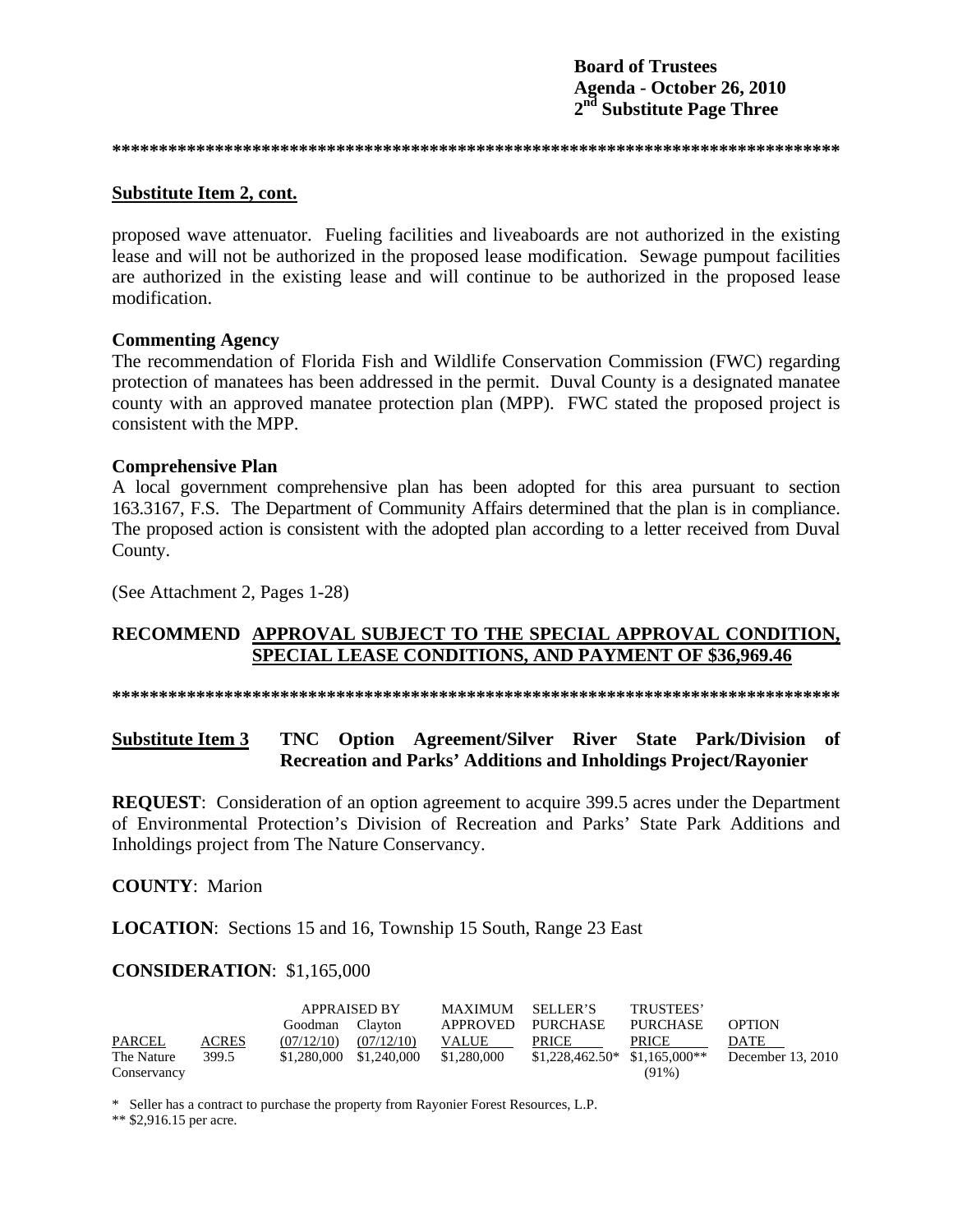**\*\*\*\*\*\*\*\*\*\*\*\*\*\*\*\*\*\*\*\*\*\*\*\*\*\*\*\*\*\*\*\*\*\*\*\*\*\*\*\*\*\*\*\*\*\*\*\*\*\*\*\*\*\*\*\*\*\*\*\*\*\*\*\*\*\*\*\*\*\*\*\*\*\*\*\*\*\*** 

#### **Substitute Item 3, cont.**

**STAFF REMARKS:** The Rayonier Forest Resources, L.P. (Rayonier) parcel has been identified on the Department of Environmental Protection's (DEP) Division of Recreation and Parks' (DRP) Additions and Inholdings List, as well as recognized in DRP's management plan for Silver River State Park (Park). The parcel is also located within the Heather Island/Ocklawaha River Florida Forever project, ranked number 13 in the Florida Forever Partnership and Regional Incentives project category, approved by the Board of Trustees on September 28, 2010. The project contains 19,828 acres, of which 399.5 acres have been acquired or are under agreement to be acquired. If the Board of Trustees approves this agreement, 19,428 acres or 98 percent will remain to be acquired.

## **Project Description**

The property is irregular in shape and bounded on the south by County Road 314/Sharpes Ferry Road (CR 314), a paved public-right-of way. Park abuts the property's northern, western, and eastern boundaries. The Ocklawaha River lies approximately 600 feet east of the parcel.

The 4,146-acre Park is comprised of 12 distinct natural communities and contains approximately 5,000 feet of the Silver River, an outstanding natural feature formed by the first magnitude Silver Springs. The Park provides an abundance of outdoor recreation opportunities, such as picnicking, hiking, bicycling, canoeing, camping and cabin lodging. In addition, Marion County operates the Silver River Museum and Environmental Education Center on an 11.8-acre parcel of Park land subleased from DRP.

# **Multi-Party Acquisition Agreement**

On February 28, 2010, the Multi-Party Acquisition Agreement (MPAA) between DSL and TNC was updated to include the Heather Island/Ocklawaha River, Rayonier Forest Resources, LP property. Funding for this potential acquisition specifically referenced using DRP Additions and Inholdings funds. Although the payment of overhead costs to TNC is referenced in the MPAA, none will be paid to TNC as a result of negotiations between DSL and TNC. Therefore, the only payment to be made to TNC for the purchase of this property, other than the purchase price, is reimbursement of the environmental site assessment obtained on the property.

# **Mortgages and Liens/Encumbrances**

All mortgages and liens will be satisfied at the time of closing. On June 22, 1999, the Board of Trustees approved a staff recommendation to delegate to DEP the authority to review and evaluate marketability issues as they arise on all chapter 259, F.S., acquisitions and to resolve them appropriately. Therefore, DEP staff will review, evaluate, and implement an appropriate resolution for any title issues that arise prior to closing.

There are five easements and one lease referenced in the appraisal, appraisal map and title commitment for the property. After review of these easements and lease, it was determined that four of the five easements were not physically on the property; for that reason, the four easements did not affect the property. The remaining easement is physically located on the property, but has been extinguished. The lease that is referenced has expired. Therefore, none of the five easements or the lease mentioned in the due diligence products affect the property.